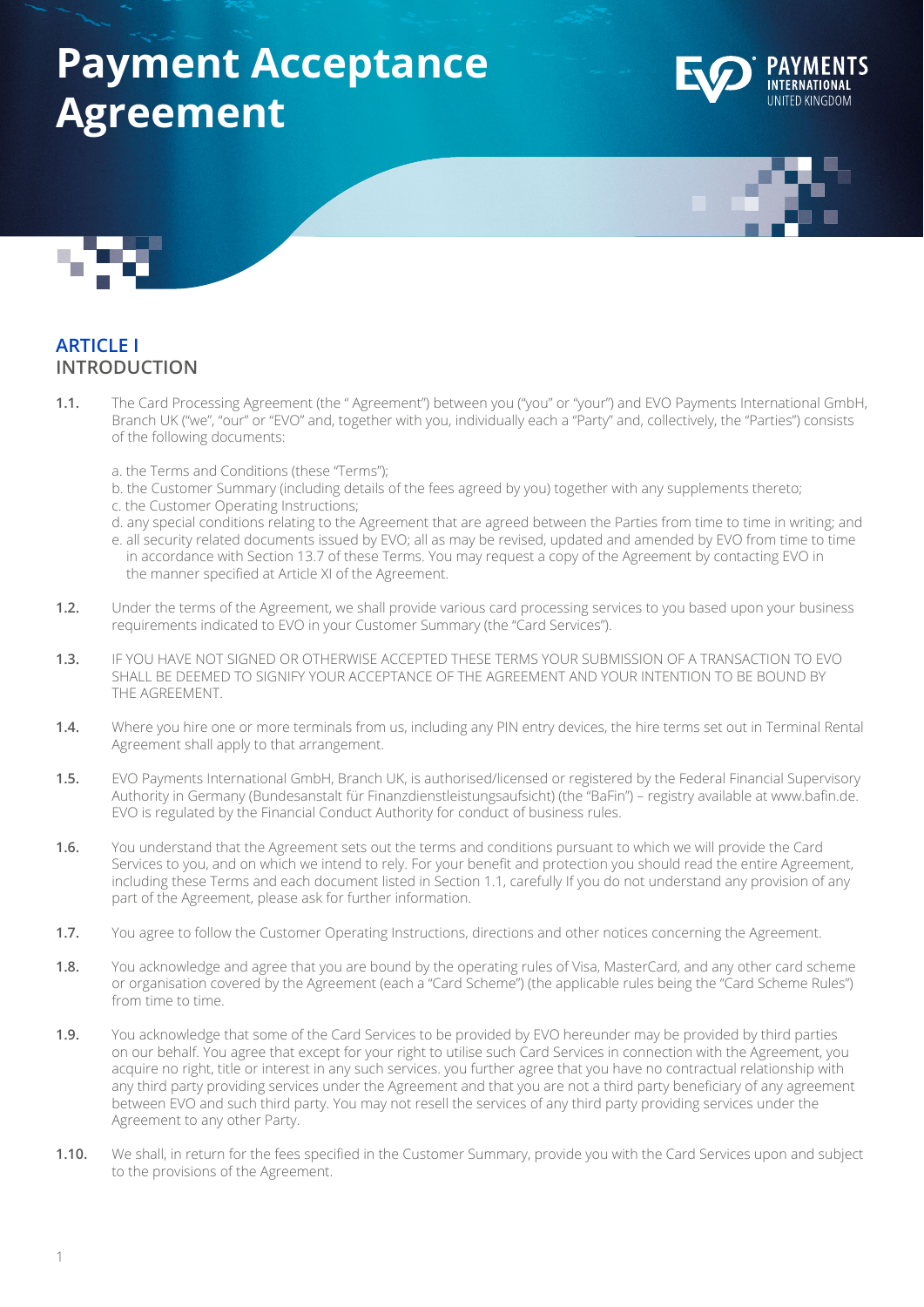# **ARTICLE I INTRODUCTION (CONTINUED)**

- **1.11.** We shall provide the Card Services with reasonable care and skill and in accordance with applicable laws, Card Scheme Rules and the Customer Operating Instructions and will provide the following services in relation to the Card Services and this Agreement.
	- You can ask us for a copy of your agreement at any time;
	- A statement in respect of your activity will be provided or made available to you at least once a month;
	- If there is a suspected fraud, security threat or there has been a major operational or security incident which may affect you as our customer, a notification will be sent to you.

#### **1.12.** You hereby agree:

- a. to the extent required by applicable law or the Card Scheme Rules accept all credit, debit and charge cards set out in the Customer Summary (including any payment devices representing such cards (in physical or digital form) (a "Card") presented by your customers issued with such Card for his/her use for goods delivered or services provided in accordance with the terms and conditions specified in the Agreement and the Card Scheme Rules;
- b. to comply fully with all laws, rules and regulations applicable to you and your business;
- c. to fulfil completely all of your obligations to each of your customers in respect of goods and services provided by you;
- d. to ensure that each transaction submitted hereunder and the handling, retention, and storage of information related thereto, will comply with the Customer Operating Instructions, any notices or bulletins notified to you from time to time, and the Card Scheme Rules related to information security, including without limitation payment card industry data security standards (" PCI DSS") Visa's Account Information Security Programme and MasterCard's Site Data Protection Program (all as amended from time to time) (together with PCI DSS the "Data Security Standards");
- e. to pay all amounts owed under the Agreement, including the provision of security or other collateral for your obligations under the Agreement, when requested or required by EVO;
- f. to satisfy directly with your customers any claim or complaint arising in connection with a transaction, regardless of whether such claim or complaint is brought by your customers, EVO, or any other party;
- g. that all information provided by you to EVO in connection with the Agreement was, at the time it was provided, true and correct in all material respects;
- h. (if you are a legal person) you are validly organized and existing under the laws of your country of establishment and have by proper action duly authorized the execution and delivery of the Agreement;
- i. to warrant that, in entering into the Agreement, you are acting for the purposes of your business, trade or profession.

# **ARTICLE II CARD ACCEPTANCE**

- **2.1.** You may accept only the Cards specified in your Customer Summary. You will honour, to the extent required by law or the Card Scheme Rules, without discrimination, any Card properly tendered by your customers.
- **2.2.** In the performance hereunder, you shall use solely the POS terminals, payment gateway, and/or software and consumables approved or delivered by EVO. Only transactions processed by POS terminals, payment gateway and/or software with a certificate of compliance with EVO systems and processed by you in accordance with the terms set forth herein and in the manner provided in the Customer Operating Instructions constitute the basis to settle sums due to you for delivered goods and services.
- **2.3.** You will obtain a prior authorisation for the total amount of a transaction via electronic terminal or device before completing any transaction, and you will not process any transaction that has not been authorised. Authorisations are not a guarantee of acceptance or settlement of the transaction. Authorisations do not waive any provisions of the Agreement or otherwise validate a fraudulent transaction or a transaction involving the use of an expired card.
- **2.4.** You shall accept payment by Card irrespective of the amount of the transaction. You may not divide the amount to be paid for a single product or service into transactions of a smaller value.
- **2.5.** You shall only accept a refund on the same Card as the original transaction and shall not make any refund in cash. If you agreed to make a refund you shall process the refund in accordance with the Customer Operating Instructions and any applicable operating instructions for the POS terminal. You shall not under any circumstances accept money from your customers in return for processing a refund.
- **2.6.** You cannot use a POS terminal or payment gateway for any purposes or business other than those set out in the Agreement. In particular, you cannot use an EVO POS terminal or payment gateway to accept payments or reimbursements related to sales by a third party.

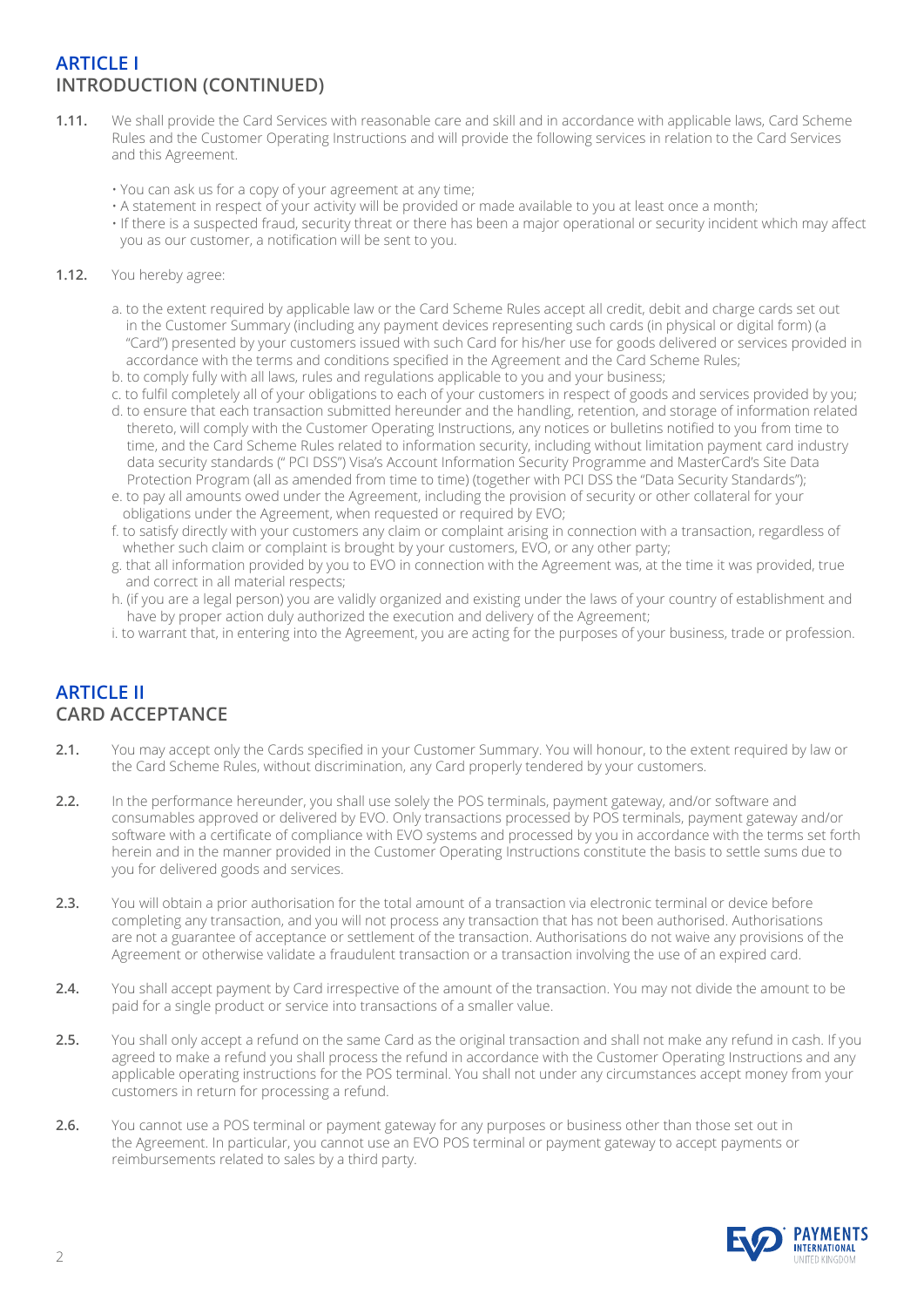# **ARTICLE II CARD ACCEPTANCE (CONTINUED)**

- **2.7.** You undertake to accept payments by Cards for goods and services solely in connection with your business activity and in compliance with applicable provisions of law, Card Scheme Rules and the Agreement.
- **2.8.** You agree to keep original POS terminal receipt printouts or paper and electronic documents related to each transaction for 36 months following the transaction date (even after the Agreement is terminated). If EVO requests originals or copies of a receipt from you, you shall deliver it then to EVO, together with a copy of the cash register receipt printout (blown up to a full page-size) (where applicable), if required you shall also confirm that the goods or services were delivered to your customer.
- **2.9.** You shall properly display emblems stating the brands of Cards accepted. Proper display means placing emblems in a position noticeable to your customers. You do not acquire any intellectual property rights to Card Scheme signs or emblems made available to you by EVO in the performance of the Agreement.
- **2.10.** You are not allowed to process transactions for any purposes and activities other than provided for herein, in particular you may not perform transactions behalf of another business entity.
- **2.11.** All transactions are executed in local currency.

# **ARTICLE III ADDITIONAL PROVISIONS FOR CARD NOT PRESENT TRANSACTIONS**

- **3.1.** Card Not Present ("CNP") transactions (e.g. mail/telephone/facsimile/recurring transactions/internet transactions) should not be undertaken by you unless you have our prior agreement in writing. Undertaking CNP transactions will be solely at your own risk.
- **3.2.** You also accept that recurring transactions using a Card will be solely at your own risk. For each recurring transaction, you are required to obtain a prior written request from your customers for the goods and/or services to be charged to his or her account. The request must be dated and signed by your customer, and must state the amount and frequency of the recurring charge to be made and the duration of time during which the charges can be made.
- **3.3.** You may have an Internet Payment Service Provider or another Payment Service Provider (together a "PSP") process card transactions on your behalf. In order to make this election, your PSP must be accredited by and registered with EVO. EVO shall either approve or reject your PSP in its sole discretion. In the event that EVO approves your PSP, you must not use another PSP, terminate your arrangements with the approved PSP, or change the terms upon which you deal with the approved PSP without EVO's prior written agreement.
- **3.4.** You agree to pay any testing and accreditation costs incurred by EVO in connection with approving your PSP's solutions.
- **3.5.** You authorise your PSP to provide to EVO, and authorise EVO to obtain from your PSP, such information as EVO may reasonably require in order to provide authorisation for transactions and process payments.
- **3.6.** You acknowledge that, at all times, your PSP is acting as your agent and you are responsible for all acts and omissions of your PSP. You agree to satisfy any claims brought by EVO against any losses, Card Scheme fines or charges, directly incurred damages or liability that EVO may suffer as a result of acting on your PSP's instructions. You remain fully responsible for paying any fees charged by your PSP and under no circumstances will EVO collect these for the PSP or remit them to the PSP before making payment to you.

# **ARTICLE IV CHARGEBACKS, REQUESTS AND SUSPICIOUS TRANSACTIONS**

- **4.1.** A Chargeback is a transaction challenged by either your customer or the issuer of the Card used by your customer, resulting in funds under the transaction possibly being returned to such customer by you, through EVO. You shall be fully liable for all Chargebacks (irrespective of the grounds for such Chargebacks). You will pay EVO on demand the full amount of all Chargebacks and any related amounts (including fees and penalties arising from such Chargebacks).
- **4.2.** You are required to make every effort in order to prevent Card fraud, to assist in detecting and uncovering such frauds and to explain, in writing, if requested by EVO, the circumstances of executing a transaction with a stolen or counterfeit Card.

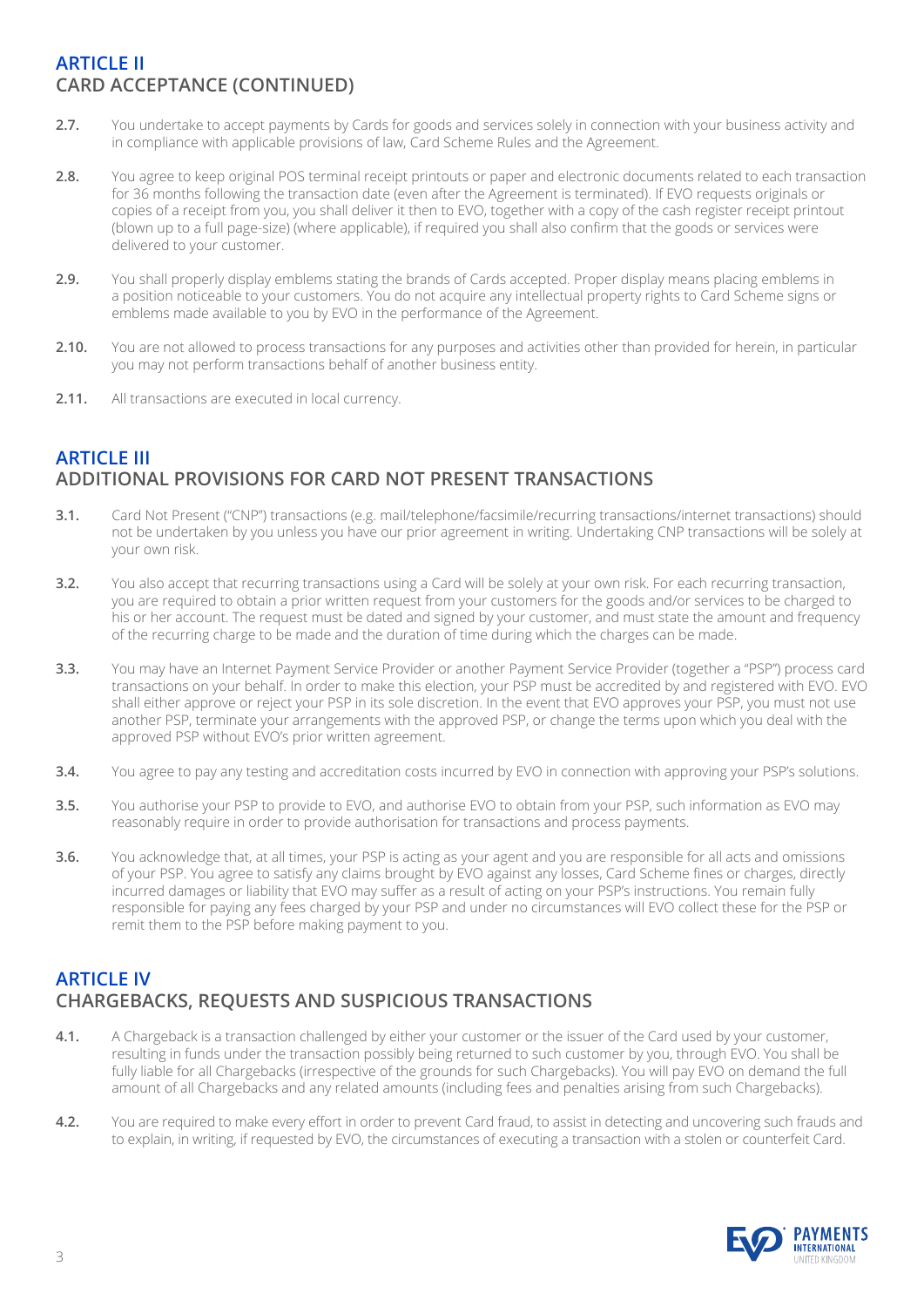# **ARTICLE IV CHARGEBACKS, REQUESTS AND SUSPICIOUS TRANSACTIONS (CONTINUED)**

- **4.3.** You are required to arrange for special protection against unauthorised access of all documents containing Card details, and to comply with the Data Security Standards which includes the following: a) comply with prohibitions against recording and storing of the content or any elements of the magnetic strip or microchip and data such as CVV2 or CVC2, b) effectively protect against unauthorised access of all Card data stored in your systems or any documents, including printouts from the IT system or POS Terminal, and not register these Card data for any purposes other than handling the transaction (in exceptional cases part of the Card number can be registered, but it cannot exceed the first six and the last four digits of the Card number), c) regularly check if: – no software or devices were installed or attempted to be installed in your IT system handling the transactions with Cards, in POS Terminal elements or around it, that could be used for unauthorised recording or harvesting of Card data or PIN numbers, – elements of the POS Terminal and other devices used for handling Card transactions were not replaced by unauthorised persons, do not have any traces of having been opened or damaged, and promptly notify EVO of any such occurrences, providing all information which could be of use in clarifying the circumstances of the occurrence, d) confirm compliance with the Data Security Standards in the manner required by the International Payment Organizations, appropriate for the number of transactions and the method of their handling by you.
- **4.4.** In the event that EVO suspects that you have failed to comply with your obligations referred to in this Article IV, that you are in breach of the Agreement, or that you expose your customers to losses, EVO reserves the right to temporarily block your POS terminal or payment gateway on the system, which will result in an inability for you to execute transactions using the functionality which poses the threat. In making the decision to block or disable any functionality, EVO shall each time act with a view to mitigating the potential losses which may incur as a result of continued use of the Card Services by you. The functionality will be blocked or disabled for such time as may be required to clarify the situation.

#### **ARTICLE V DATA PROTECTION**

- **5.1.** Data Protection Rules: means collectively all data protection, data security and data privacy requirements imposed by law, including, the Data Protection Act 1988, the Data Protection (Amendment) Act 2003 or other national legislation implementing or replacing the EU Data Protection Directive 95/46/EC, Directive 97/66/EC concerning the processing of personal data and the protection of privacy in the telecommunications sector, Directive 2002/58/EC concerning the processing of personal data and the protection of privacy in the electronic communications sector, and the Privacy and Electronic Communications (EC Directive) Regulations 2003, the General Data Protection Regulation and all legislation that implements or is enacted in connection with the General Data Protection Regulation and other data protection or privacy legislation in force from time to time in any relevant jurisdiction which is applicable to the provision of services under the Agreement, together with any similar provisions of the Card Scheme Rules, including the Data Security Standards and any regulation and regulatory guidance issued by a competent data protection authority.
	- (a) You shall, in relation to the provision of Card Services, comply with all applicable Data Protection Rules as they apply to you in your role as data controller. The terms "processing", "controller" and "processor" shall have the meaning ascribed to them by the Data Protection Rules.
	- (b) You are the controller, and EVO is the processor, in relation to processing of Transaction-related personal data in connection with the provision of Card Services. The data processing activities carried out by EVO are as follows:
	- A. Subject matter of processing: Personal data is processed for the purpose of providing Card Services under this Agreement.
	- B. Term: Personal Data is processed for the duration of this Agreement and for periods required under the Data Protection Rules.
	- C. Nature and purpose of the processing: Obtaining, recording, storing and transmitting personal data for the purpose of enabling Transactions.
	- D. Types of personal data: Cardholder data that is necessary to process transactions in the course of providing the Card Services.
	- E. Categories of data subject: Customers who purchase goods or services.
	- (c) When EVO processes such personal data for any purpose other than in connection with the provision of Card Services (including, without limitation, carrying out fraud prevention checks, anti-money laundering checks and use of aggregated data for analysis purposes), EVO shall be a controller in respect of such processing.
	- (d) Where EVO is acting as a processor on your behalf EVO shall:
	- (i) subject to your compliance with Section 5(e), only act on instructions from you regarding the processing of personal data, including as permitted under this Agreement and for the purposes of providing the Card Services and to comply with legal requirements in connection with the provision of Card Services;

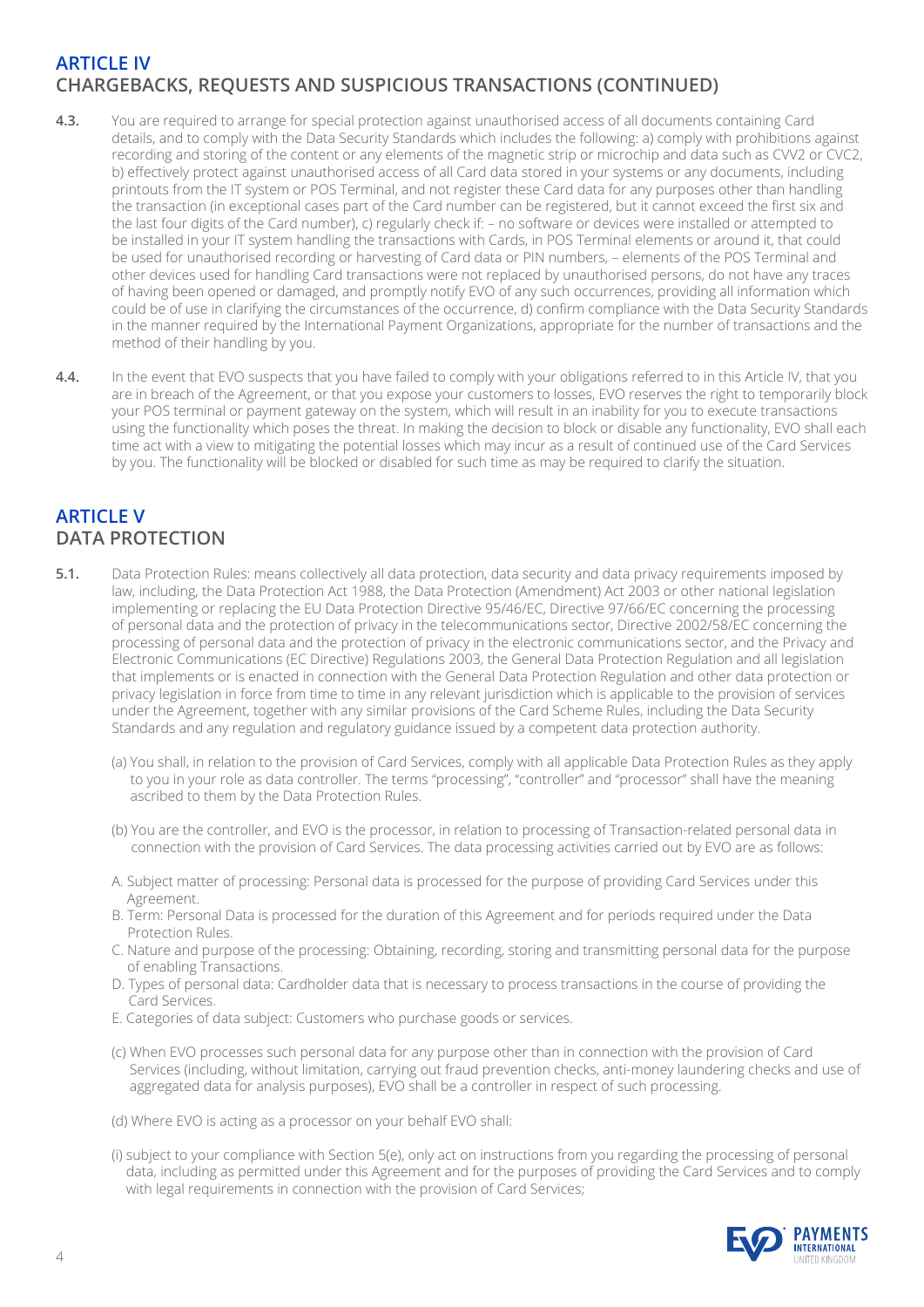# **ARTICLE V DATA PROTECTION (CONTINUED)**

- (ii) comply with EVO's security policies and any other security procedures agreed between the parties from time to time which are intended to ensure that appropriate technical and organisational measures shall be taken against unauthorised or unlawful processing of the personal data and against accidental loss or destruction of, or damage to, the personal data having regard to the state of the technological development and the cost of implementing the measures, so as to ensure a level of security appropriate to the harm that may result from breach of such measures and the nature of the personal data to be protected;
- (iii) maintain all applicable PCI DSS requirements to the extent EVO possesses or otherwise stores, processes or transmits cardholder data on your behalf;
- (iv) be responsible for the reliability of any of EVO's employees or sub-contractors who have access to the personal data provided by you and shall ensure that such employees and sub-contractors are subject to obligations of confidentiality in relation to the personal data processed in connection with the provision of the Card Services;
- (v) promptly notify you of any requests made by any data subjects under the Data Protection Rules or enforcement agencies in relation to the processing of personal data so that you may deal with any such request;
- (vi) taking into account the nature of the processing undertaken by EVO, assist you, in so far as is reasonably and legally possible, in responding to requests from data subjects exercising their rights under the Data Protection Rules; and
- (vii) taking into account the nature of the processing undertaken by EVO and the information available to EVO, assist you, in so far as is reasonably and legally possible, with notification of data breaches to regulators and individuals, with the conduct of data protection impact assessments and with prior consultation with data protection regulators, in each case to the extent that such assistance is legally required under the Data Protection Rules.
- (e) You warrant and undertake that any instructions given by you to EVO in respect of the personal data where EVO is acting as a data processor shall at all times be in accordance with the Data Protection Rules and that compliance with such instructions and the processing of the personal data as permitted by this Agreement shall not result in a breach of the Data Protection Rules by you or EVO.
- (f) You agree that EVO may appoint EVO's Affiliates as sub-processors and that both EVO and EVO's Affiliates may appoint third party sub-processors in connection with the provision of the Card Services, provided in each case that equivalent obligations to those contained in this section 5 are included in a written contract with all subprocessors.
- (g) You acknowledge and agree that EVO may transfer personal data to countries outside of the UK, the European Union and/or the European Economic Area including the United States of America in connection with the provision of the Card Services provided that proper precautions to safeguard the security and confidentiality of such data are taken and that all such transfers are compliant with the Data Protection Rules.
- (h) Upon request and subject to duties concerning confidentiality EVO shall make available to you information regarding EVO's compliance with this section 5. Not more than once in any 12 month period you may request an audit to check EVO's compliance with this section 5. You shall be responsible for paying the costs of the audit at EVO's standard rates. The scope and timing of the audit shall be agreed in advance and any information accessed as a result of the audit shall be subject to the obligations set out respect of confidentiality.
- (i) Upon termination of this agreement to the extent that EVO holds any personal data on your behalf as a processor you agree that EVO shall delete such personal data unless EVO is required to retain the personal data to comply with applicable laws or is otherwise authorised by law to retain the personal data.
- (j) Articles 5 (b) to (i) above only apply where EVO is acting as processor on your behalf and do not apply where EVO is acting as controller of personal data.
- (k) In handling (i.e. storing, processing or transmitting) sensitive payment data, you will implement security measures in your IT infrastructure as follows:
- i. In designing, developing and maintaining internet payment services, you will pay special attention to the adequate segregation of duties in information technology (IT) environments (e.g. the development, test and production environments) and the proper implementation of the "least privilege" principle as the basis for sound identity and access management.
- ii. You will have appropriate security solutions in place to protect networks, websites, servers and communication links against abuse or attacks. You will strip servers of all superfluous functions in order to protect (harden) them and eliminate or reduce vulnerabilities of applications at risk. Access by the various applications to the data and resources

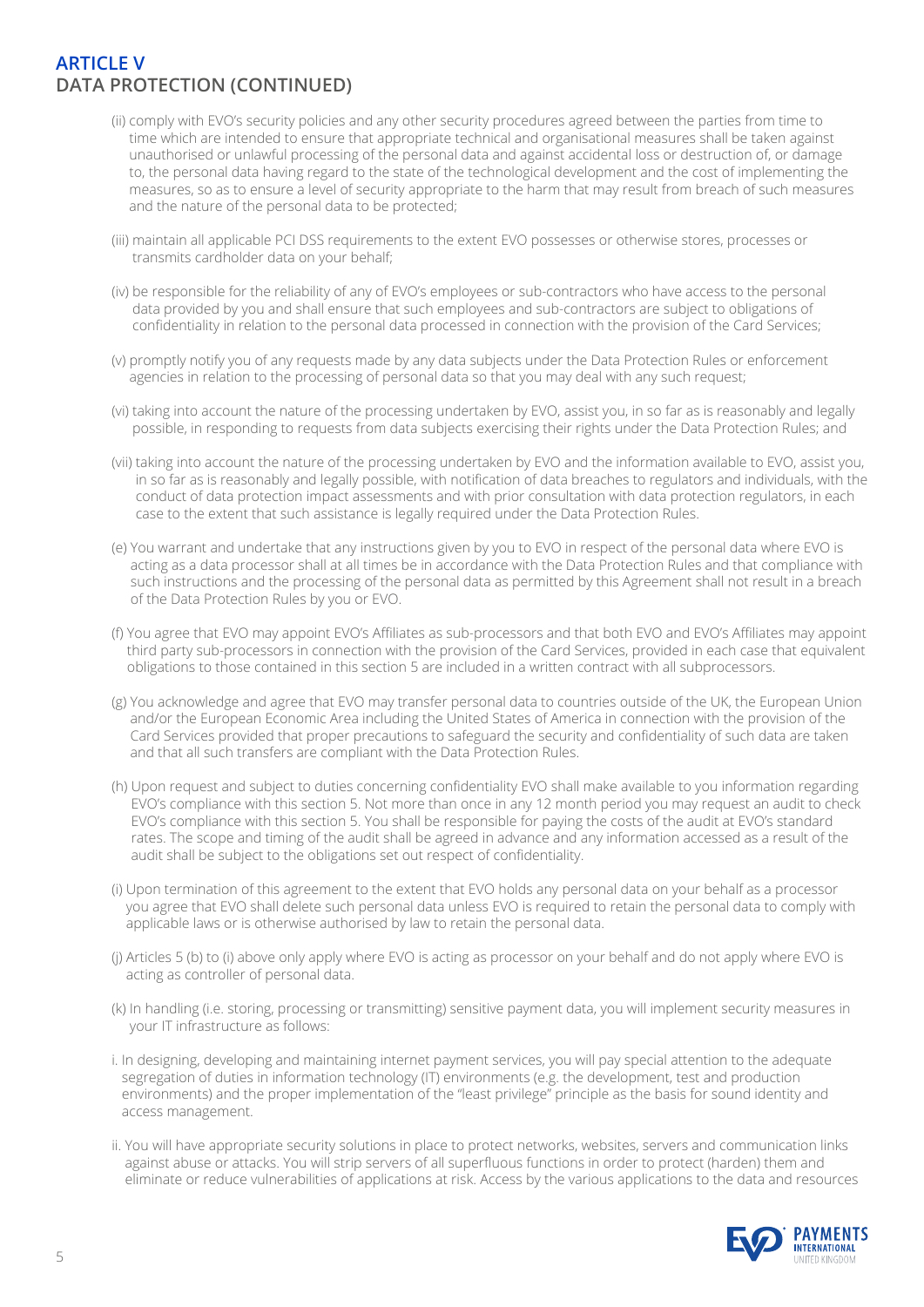### **ARTICLE V DATA PROTECTION (CONTINUED)**

 required shall be kept to a strict minimum following the "least privilege" principle. In order to restrict the use of "fake" websites, transactional websites offering internet payment services shall be identified by extended validation certificates drawn up in your name or by other similar authentication methods.

- iii. You will have appropriate processes in place to monitor, track and restrict access to: (aa) sensitive payment data, and (bb) logical and physical critical resources, such as networks, systems, databases, security modules, etc. You will create, store and analyse appropriate logs and audit trails.
- iv. In designing, developing and maintaining internet payment services you will ensure that data minimisation is an essential component of the core functionality: the gathering, routing, processing, storing and/or archiving, and visualisation of sensitive payment data is kept at the absolute minimum level.
- v. Security measures for internet payment services will be tested under the supervision of your risk management function to ensure their robustness and effectiveness. All changes are subject to a formal change management process ensuring that changes are properly planned, tested, documented and authorised. On the basis of the changes made and the security threats observed, tests are repeated regularly and include scenarios of relevant and known potential attacks.
- vi. Your security measures for internet payment services will be periodically audited to ensure their robustness and effectiveness. The implementation and functioning of internet payment services will also be audited. The frequency and focus of such audits should take into consideration, and be in proportion to, the security risks involved. Trusted and independent (internal or external) experts carry out the audits. They are not involved in any way in the development, implementation or operational management of the internet payment services provided.
- vii. Whenever you outsource functions related to the security of internet payment services, the principles and recommendations of the Final Guidelines on the Security of Internet Payments published by the European Banking Authority shall be complied with.
- (l) EVO shall immediately inform you if, in its opinion, an instruction given or request made pursuant to this Article V infringes Data Protection Rules.
- **5.2.** Notwithstanding the above, you agree that the personal data mentioned above are used, processed and disclosed by EVO and its Affiliates for the following purposes: (i) in order to comply with Card Scheme Rules or the Data Security Standards requirements, (ii) in order to comply with court judgments, (iii) in order to offer or sell you their services, services of their Affiliates or services of third parties, if such services are connected with services performed under the Agreement, (iv) credit assessment, management, audit, compliance, customer service, and administrative purposes, (v) to prevent crime, verify identity, recover debt and to meet EVO's legal and Card Scheme Rule compliance obligations. You accept and agree that the personal data may be transferred or processed by staff operating outside of the European Economic Area in connection with any of the purposes mentioned above while observing the rules set out in the Data Protection Rules. Whether it is processed in the United Kingdom, or elsewhere, EVO shall ensure that an adequate level of protection is given to your information and in any event, protected in accordance with Data Protection Rules.
- **5.3.** From time to time we may make reasonable changes to the way we use your information. We shall provide you with reasonable notice of such changes. If you do not object to a change within sixty days, you shall be deemed to consent to that change.
- **5.4.** You acknowledge and agree that one or more credit reference agencies may link you and anyone with whom you have a joint account or similar financial association, creating a "financial association." Each party's information may be taken into account in future applications until one of you successfully files a "notice of disassociation" at the credit reference agencies. You confirm that you have obtained the consent of any joint account holder to share such information.
- **5.5.** We may make periodic searches of, and provide information about you to, credit reference agencies, fraud prevention agencies, Card issuers, Card Schemes, and our affiliates to manage decisions about our relationship with you. Such information may be used by other credit providers to take decisions about you and your financial associates.

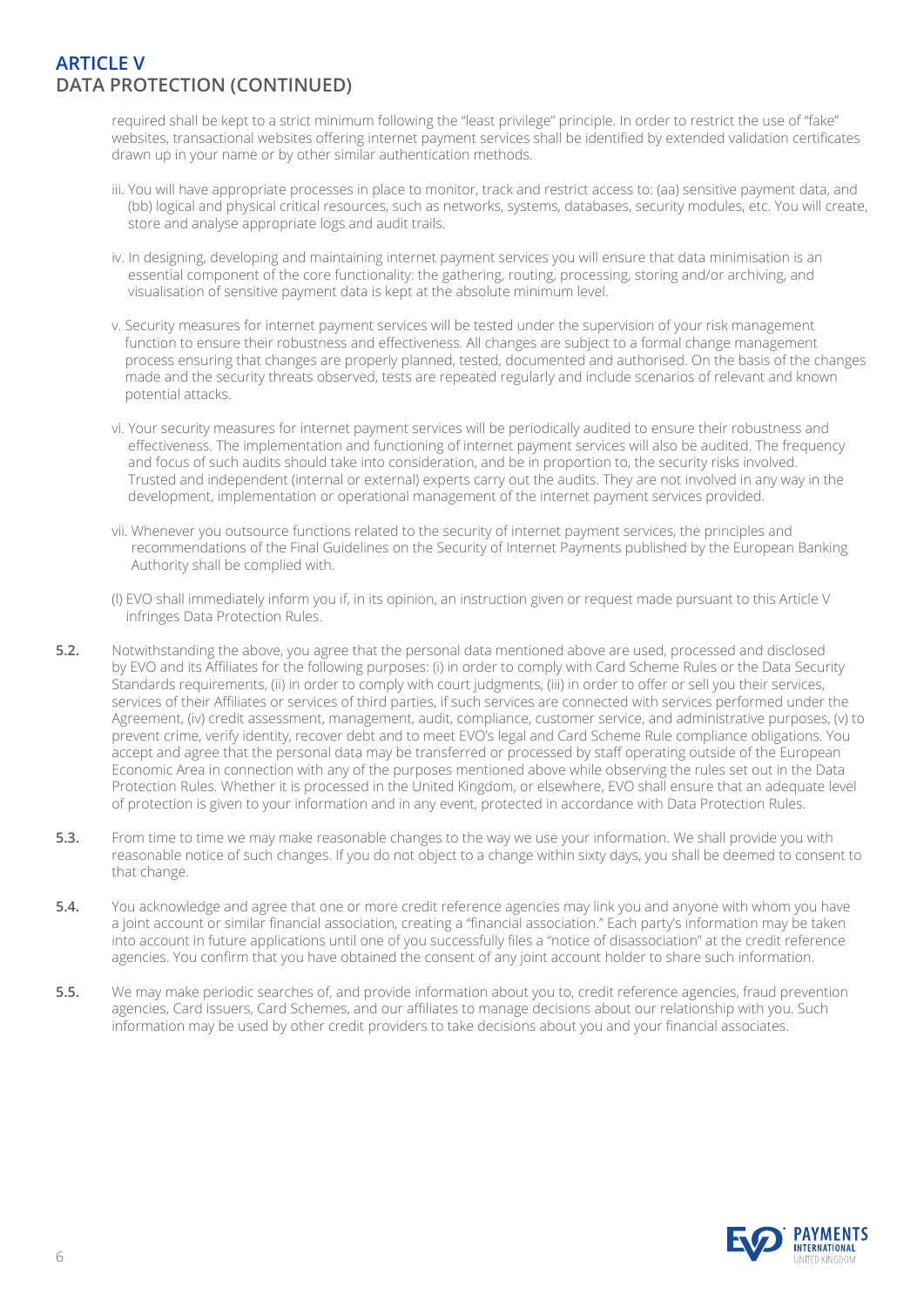# **ARTICLE VI FEES**

- **6.1.** In consideration of the Card Service provided by EVO under the Agreement, you must pay EVO the fees (exclusive of VAT and any other relevant taxes) set out in detail in the Customer Summary and in addition to paying such sums you shall pay such taxes set out in any invoice.
- **6.2.** EVO may change the fees (and composition of such fees) on your Customer Summary by notifying you in writing (pursuant to Article XI or by inclusion in a message on your invoice or in one of EVO's regular publications) at least two (2) months before the changes take effect. Where EVO exercises its right to change the fees, you will be deemed to have accepted the change and it will take effect automatically in accordance with the notice provided unless you tell EVO that you do not accept the change before it comes into effect. If you notify EVO before the change comes into effect that you do not accept the change EVO will treat this as notice from you to terminate the Agreement. If you are an Interchange Plus Plus customer any changes in Card Scheme fees or other costs charged by the Card Schemes to EVO will be automatically passed on to you and will not constitute a change or amendment to the terms of this Agreement. EVO shall take commercially reasonable endeavours to give you two (2) months' notice of such change.
- **6.3.** All such payments to be made by you under the Agreement are, unless otherwise stated, exclusive of VAT and any other relevant taxes. All payments made to EVO under the Agreement must be made in Pound Sterling.
- **6.4.** You must maintain a bank account with a financial institution acceptable to EVO (not to be unreasonably withheld) for the purpose of receiving payments due from EVO (the "Account"). Any Account to which credits are made hereunder must be in your name.
- **6.5.** Prior to the commencement of the Card Services you will execute in favour of EVO a direct debit mandate in respect of the Account authorising your bank to pay on presentation all requests for any amounts due under the Agreement.
- **6.6.** All amounts due pursuant to the Agreement are due and payable within 5 business days of incurrence.
- **6.7.** If any type of overpayment to you or other error occurs, you hereby authorise EVO to debit or credit your Account accordingly.
- **6.8.** If your Account does not contain sufficient funds, you agree to remit the amount owed directly to EVO within three (3) days of demand. You agree not to, directly or indirectly, prevent, block or otherwise preclude any debit by EVO or your financial institution to your Account which is permitted hereunder.
- **6.9.** You must give EVO at least one (1) months' notice in writing if you intend to change the Account or substitute another account. Any Account change is subject to EVO's prior written approval. If you substitute your Account or change your Account to another financial institution, EVO may require you to execute a new direct debit mandate.

#### **ARTICLE VII SETTLEMENT**

- **7.1.** Subject to Sections 7.6 and 7.7, EVO undertakes to cause the transfer of the amounts due to you, within the time limits agreed to by the Parties and specified in the Customer Summary and/or Customer Operating Instructions applicable hereto.
- **7.2.** You hereby agree to have the amount due to you as a result of the settlement of transactions reduced by us, acting reasonably, by: (i) any unpaid fees or amounts otherwise due under the Agreement, in particular Chargebacks and returns, (ii) any costs (e.g. penalties, fine, assessments) imposed on EVO by the Card Schemes as a result of your processing of transactions under the Agreement, (iii) any costs (e.g. penalties, fines, assessments) imposed on EVO by the Card Schemes as a result of any Data Security Standards or Card Scheme Rule violations attributable to you, and (iv) any other amounts payable as specified in the Agreement.
- **7.3.** You hereby agree to have the amount available to you as a result of the settlement of transactions reduced by fees other than referred to in Section 7.2 hereinabove (i.e. fees due to EVO from you under separate agreements executed by EVO and you).
- **7.4.** If the payable fees, commissions and other amounts referred to in Sections 7.2 and 7.3 exceed the amount due in respect of the settlement of transactions, then EVO may, acting reasonably, set- off such deficiency with funds to be transferred to you in accordance with Section 7.1 in the next settlement or EVO may either account for the reminder of such fees, commissions and other amounts due in the next settlement or may debit the amounts owed in accordance with the Agreement.

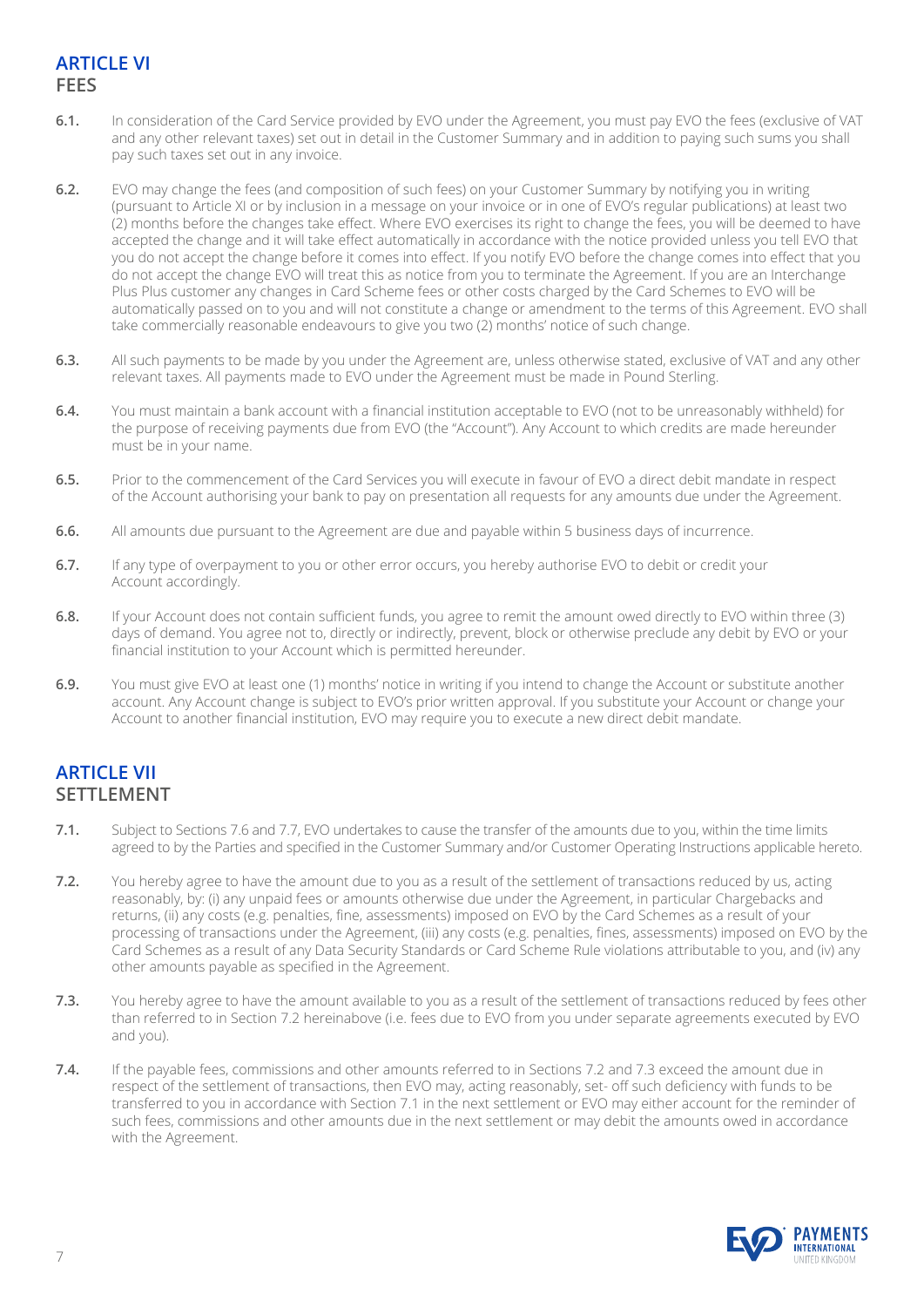# **ARTICLE VII SETTLEMENT (CONTINUED)**

- **7.5.** A financial document and/or an invoice for the fees referred to in Article VI covering any given month shall be issued to you by EVO. EVO shall endeavour to include each fee in an invoice to be sent on or about the 1st day of the month following the month for which the fees, commissions and other amounts are due. The fees referred to in Sections 7.2 and 7.3 may be set-off systematically with amounts due to you in respect of the settlement of transactions.
- **7.6.** EVO reserves the right to withhold the payment due to you referred to in Section 7.1 hereinabove in the following cases: (i) suspicions arise that any transaction may be inconsistent with the provisions of the Agreement, including the Customer Operating Instructions, or the Card Scheme Rules, (ii) it has reservations about the validity and accuracy of transactions, (iii) there are amounts owed by you under the Agreement, (iv) a Chargeback or other similar item has been filed, (v) EVO needs to secure your obligations under the Agreement by establishing a Reserve Account, or (vi) court proceedings have been initiated with an aim to forbid EVO to transfer such funds.
- **7.7.** Payments may be withheld until the time that EVO determines, in its sole discretion, that the transaction is not suspicious and no risk of loss exists. EVO shall notify you of each such instance.
- **7.8.** In addition, EVO reserves the right to refuse to cause the transfer of the payable amount referred to in Section 7.1 to your Account if: (i) the transactions is found to be inconsistent with the provisions of the Agreement, the Card Scheme Rules, the Customer Operating Instructions or provisions of law, (ii) the transaction is rejected by the issuer of a Card, (iii) there are amounts owed by you under the Agreement or other agreements with EVO, (iv) when a Chargeback, return or Card Scheme fine, fee or penalty, or other similar item has been initiated or assessed against you, (v) when EVO needs funds to secure your obligations under the Agreement, or (iv) when court proceedings have been initiated with an aim to forbid EVO to transfer the funds. When such amount was actually paid before its withholding for reasons specified hereinabove, EVO shall be entitled to give instructions to your financial institution to debit your nominated bank account or to set-off the amount with current payments in accordance with Section 7.4.

# **ARTICLE VIII INDEMNITY & LIABILITY**

- **8.1.** Subject to the provisions in this Article VIII, to the extent permitted by applicable provisions of law, EVO shall be liable towards you for actual losses incurred in the performance of the Agreement as a result of EVO's actions or omissions, except for lost profits.
- **8.2.** EVO will not be liable for any delay or failure to carry out EVO's obligations under this Agreement if and to the extent that such failure:

a. is due to circumstances beyond EVO's reasonable control (or that of our agents or subcontractors); or

b. is due to EVO's obligations under applicable laws; or

c. is due to your failure to provide complete and/or correct data to EVO.

- **8.3.** Notwithstanding the grounds of EVO' liability, EVO's total liability towards you in respect of any and all events, actions or omissions that occurred in any given month shall not exceed the total fees paid by you to EVO under the Agreement (exclusive of interchange fees, assessments, and any other fees incurred on behalf and to the benefit of you or costs that are imposed by a Card Scheme or a third party in connection with your payment processing) in the month directly preceding the month in which such events, actions or omissions occurred.
- **8.4.** Under no circumstances shall EVO be liable to you for any special, consequential or indirect loss/damages, loss of business, goodwill, data or loss of profit, revenue or anticipated savings whether direct or indirect, lost interest, or for punitive or exemplary damages arising out of or relating in any way to the Agreement, including but not limited to, damages arising out of proper placement of your name on any terminated merchant list for any reason, even if EVO has been advised of the possibility of such damages. You further acknowledge and agree that such exclusion regarding any special, consequential or indirect loss, loss of business, goodwill or loss of profit whether direct or indirect, lost interest, or for punitive or exemplary damages arising out of or relating in any way to the Agreement expressly does not include any amount owed by EVO to a third party which is incurred as a result of any action or omission of you under the Agreement.
- **8.5.** Without prejudice to either Party's rights to terminate the Agreement, your sole remedy at law, in equity or otherwise in respect of any claim against us shall be limited to damages. 8.6 You acknowledge and agree that, given the nature of the Card Services, the availability to you of suitable alternative payment methods for your customers and your ability to choose other providers of services similar to the Card Services before entering into the Agreement, the limitations on

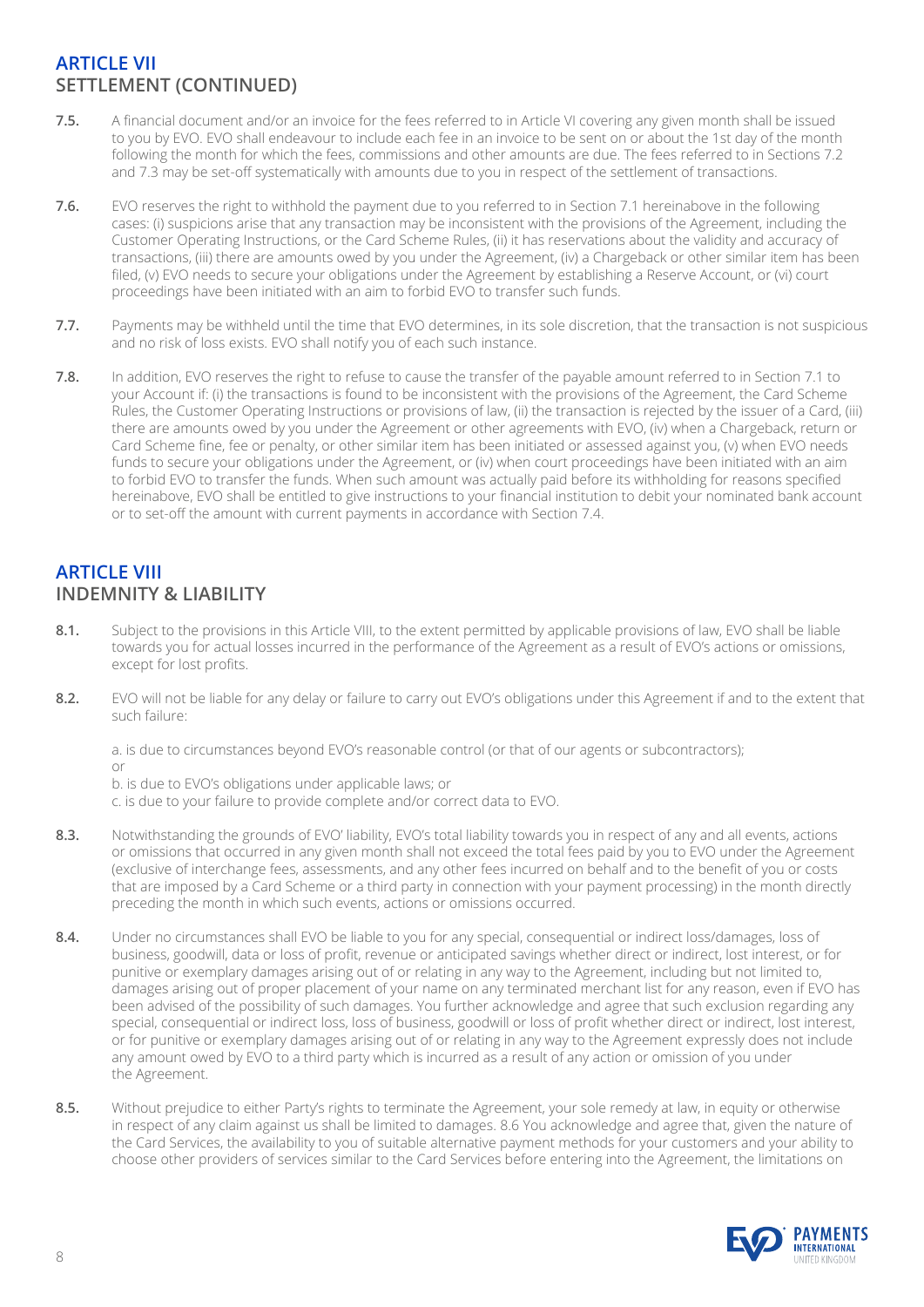# **ARTICLE VIII INDEMNITY & LIABILITY (CONTINUED)**

 liability contained in this Article VIII are reasonable in all of the circumstances and that the fees have been calculated taking into account such limitations (which would be higher but for such limitations) and accordingly you have accepted the risk of any losses which you may suffer because of the limitations on our liability in this Article VIII.

- **8.7.** Nothing in this Article VIII shall operate to exclude or restrict our liability for fraud or deceit or death or personal injury resulting from our negligence or as may otherwise be prescribed by applicable law.
- 8.8. No Party shall be liable for any failure to perform the obligations arising from the Agreement if such failure is caused by force majeure (any sudden event incapable of being predicted on the day of signing the Agreement and beyond control of the Parties, in particular strikes, natural disasters, governmental actions, riots, war, etc.), provided that no such force majeure event will excuse you from (i) complying with the Card Scheme Rules or (ii) paying the fees or any other amounts due to EVO under the Agreement. In particular, EVO shall not be liable for actions of third parties, including, in particular, issuers of the Cards, telecom service providers, whose actions shall be treated as a force majeure for the purpose of the Agreement.
- **8.9.** You shall be fully liable for and hereby indemnify and keep indemnified EVO on demand for any losses incurred by EVO or any member of its group may suffer or incur as a result of or in connection with:
- **8.9.1.** any non-compliance of the person handling a transaction with the Card acceptance procedures determined in the Customer Operating Instructions;
- **8.9.2.** any regulatory fines arising from a breach by you of the Agreement or any law or regulation; and,
- **8.9.3.** any fine, assessment, fee or penalty levied by a Card Scheme on EVO or any member of its Group
- 8.10. You will hold harmless and indemnify EVO, its employees and agents (i) against all claims by third parties arising out of the Agreement or the transactions contemplated hereby, and (ii) for all attorneys' fees and other costs and expenses paid or incurred by EVO in the enforcement of the Agreement, including but not limited to those resulting from any breach by you of the Agreement and those related to any insolvency proceeding instituted by or against you.

# **ARTICLE IX TERM AND TERMINATION OF THE AGREEMENT**

- **9.1.** The Agreement will continue for the fixed term (if any) shown in your Customer Summary. If there is no fixed term specified, the Agreement will continue for an initial term of one (1) year. After the fixed or initial term, the Agreement shall be automatically extended for successive one (1) year periods on the same terms and conditions expressed herein, or as may be amended. Each Party may terminate the Agreement at any time for any reason subject to two month's written notice to the other Party and no additional fee for early termination of this Agreement by you will apply after the first six (6) months from the effective date.
- **9.2.** Without prejudice to any other rights and remedies set out in the Agreement, or any applicable laws, EVO reserves the right to immediately terminate the Agreement in the following circumstances:
	- a. it is determined or suspected that any fraud or misconduct was committed by you, in particular when you accept payments with stolen, lost or counterfeit Cards, or when such determination is made by other acquirers;
	- b. you are deleted from the commercial register kept by the respective court, your trade licenses are terminated, or you become insolvent or steps are taken for your liquidation, provisional liquidation, winding up, bankruptcy, receivership, reorganization, administration or dissolution;
	- c. you violate any provision of the Agreement;
	- d. you do not consent to any amendment to the Agreement, including any fees or Customer Operating Instructions, as provided for in Section 13.7;
	- e. you provide false data in connection with the execution or performance of the Agreement, in particular you carry out activities inconsistent with the information provided to EVO or in breach of the law or the Card Scheme Rules;
	- f. you fail to submit any payment transactions for three (3) consecutive weeks;
	- g. any Card Scheme requests termination of the Agreement;
	- h. any agreement binding upon you and EVO is terminated with immediate effect;
	- i. you fail to adhere to the security procedures and the requirements of Data Security Standards referred to in the Agreement, Card Scheme Rules and/or the Customer Operating Instructions;
	- j. we determine, in our sole discretion, you engage in an excessive number of suspicious transactions; or
	- k. we determine, in our sole discretion, you incur an excessive amount of Chargebacks or other losses; or
	- l. we determine, in our sole discretion, you are involved in too many suspicious transactions, Chargebacks procedures, or you cause any risk for EVO.

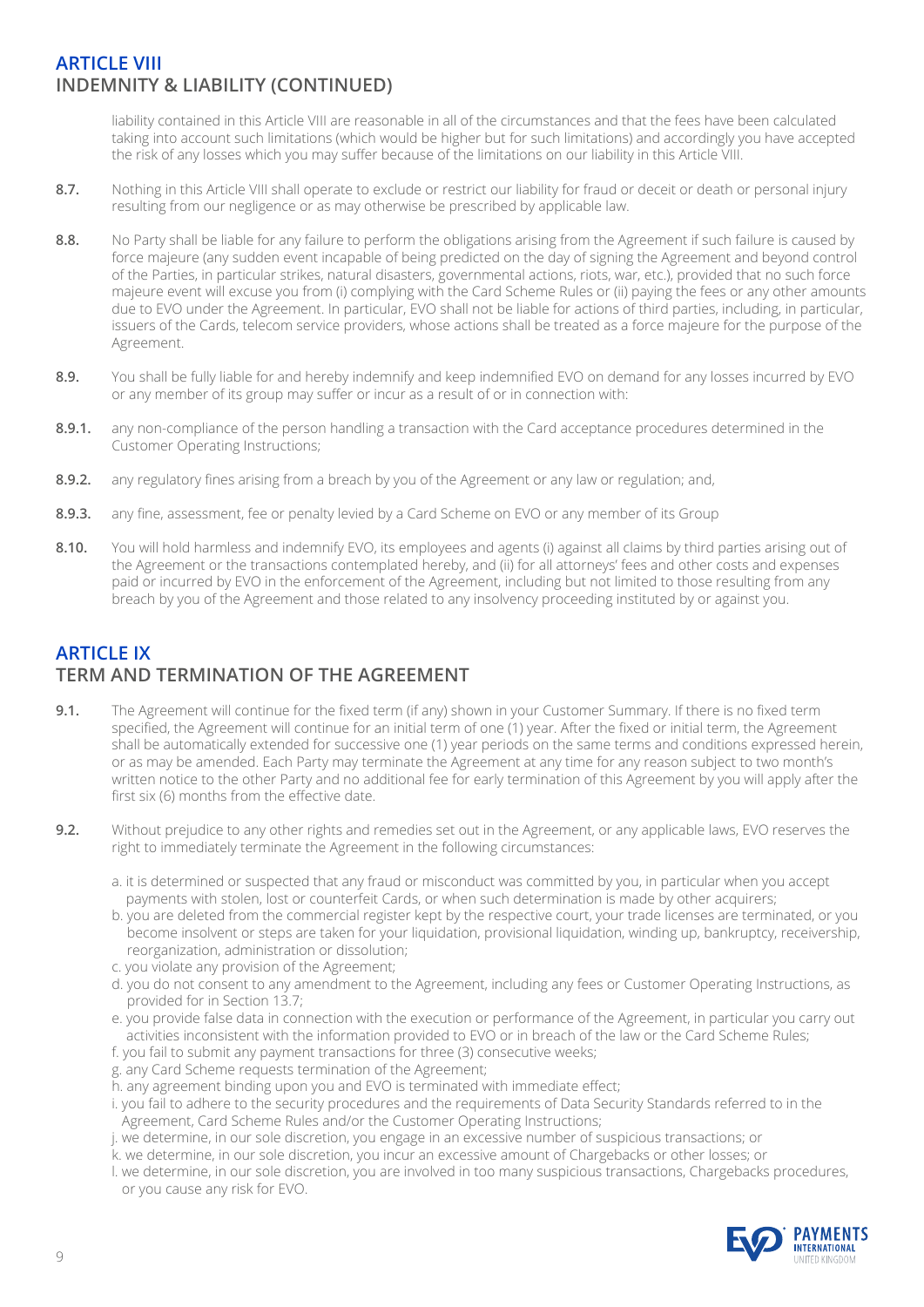# **ARTICLE IX TERM AND TERMINATION OF THE AGREEMENT (CONTINUED)**

- **9.3.** We shall be entitled to immediately suspend the provision of one or more of the Card Services at any time with immediate effect by notice to you if:
	- a. any of the matters in Section 9.2 occur;
	- b. we consider (in our reasonable discretion) that the total value of refunds and/or Chargebacks and/or authorisation attempts which are declined is unreasonable;
	- c. you become insolvent or any step is taken for your liquidation, provisional liquidation, winding up, bankruptcy, receivership, reorganization, administration or dissolution;
	- d. you make or propose to make any arrangement with your creditors or take any steps to do so;
	- e. anything happens to you which may affect, or a matter is brought to our attention which we in our reasonable discretion consider may affect your ability or willingness to comply with all or any of your obligations and liabilities under the Agreement;
	- f. there is any change in your circumstances or in the nature of your business (including a sale or other disposal of any substantial division or part of your business) or in the goods and/or services supplied by you to your customers which we in our reasonable discretion consider material to the continuance of the Card Services;
	- g. anything happens to you or comes to our attention in relation to you or arising from or incidental to your business or the conduct of your business (including trading practices and individual activities) or you engage in business or trading practices or individual activity which we in our reasonable discretion consider disreputable or capable of damaging our reputation or that of any of the Card Schemes, detrimental to our business or that of any of the Card Schemes, or which may or does give rise to fraud or any other criminal activity or suspicion of fraud or any other criminal activity;
	- h. any claim or action in connection with the Agreement is threatened or commenced by you or by us;
	- i. any fines or any other claims are brought against us by any Card Scheme, or any other third party arising from any aspect of our relationship with you; or
	- j. we are requested or required to do so by any Card Scheme or regulatory authority.
- **9.4.** The termination or expiration of the Agreement will not affect any actual or contingent liabilities or claims of any Party which accrue before the Agreement ends including, but not limited to, any liability on your part in respect of Chargebacks or any other amounts due hereunder (even if such Chargebacks or amounts come in after termination) you must pay EVO all amounts owed by you under the Agreement and an acceptable nominated bank account with a financial institution must remain available for debiting such amounts for at least thirteen (13) months after the last transaction was processed and an appropriate direct debit must remain in place for that period.
- **9.5.** If the Agreement is terminated or expires, then for thirty six (36) months following its termination or expiration, the Agreement shall remain binding upon the Parties with respect to its provisions governing mutual settlements, indemnity and liability, keeping and making available documents related to the transactions executed during the term of the Agreement and the obligation to notify of any change of the address for correspondence and your registered office.

# **ARTICLE X RESERVES**

- **10.1.** EVO may establish and maintain a bank account in the name of EVO ("Reserve Account") at any time in order to ensure a source of financing of the amounts that you owe or will owe to EVO as determined by EVO at its reasonable discretion, the Reserve Account may be financed in accordance with Section 10.2 below. The Reserve Account will be funded in an amount determined by EVO, in its sole discretion, to be sufficient to cover your current or future liabilities, as determined by Sections 7.2 and 7.3 of the Agreement. EVO shall exercise exclusive control over the Reserve Account. EVO may request an increase of the amount deposited in the Reserve Account at any time. At the express request of EVO, you will be obliged to sign documents necessary in order to duly reflect EVO's exclusive right, title and share of the Reserve Account.
- **10.2.** At its sole reasonable discretion, EVO may finance the Reserve Account in one or more of the following manners: a. EVO may request you to deposit funds in an amount defined by EVO in the Reserve Account; and/or b. out of funds due to be paid to you under the Agreement, the withholding of such funds for the purpose of establishing the Reserve Account shall constitute the offsetting of EVO's receivables from you in the amount required for the establishment of the Reserve Account against your receivables for payments due to you from EVO under the Agreement.
- **10.3.** EVO may use the funds from the Reserve Account to settle unsettled or future complaints, fees or adjustments, and also for the payment of other amounts that are or will be due from you under Sections 7.2 and 7.3 of these Terms.
- **10.4.** The funds kept as Reserve Account that are not disbursed or used up in accordance with the Agreement shall be left in the Reserve Account pending the full payment and performance of all liabilities, and it will not occur earlier than 270 days after the effective termination of the Agreement. If the funds amassed in the Reserve Account are not sufficient for

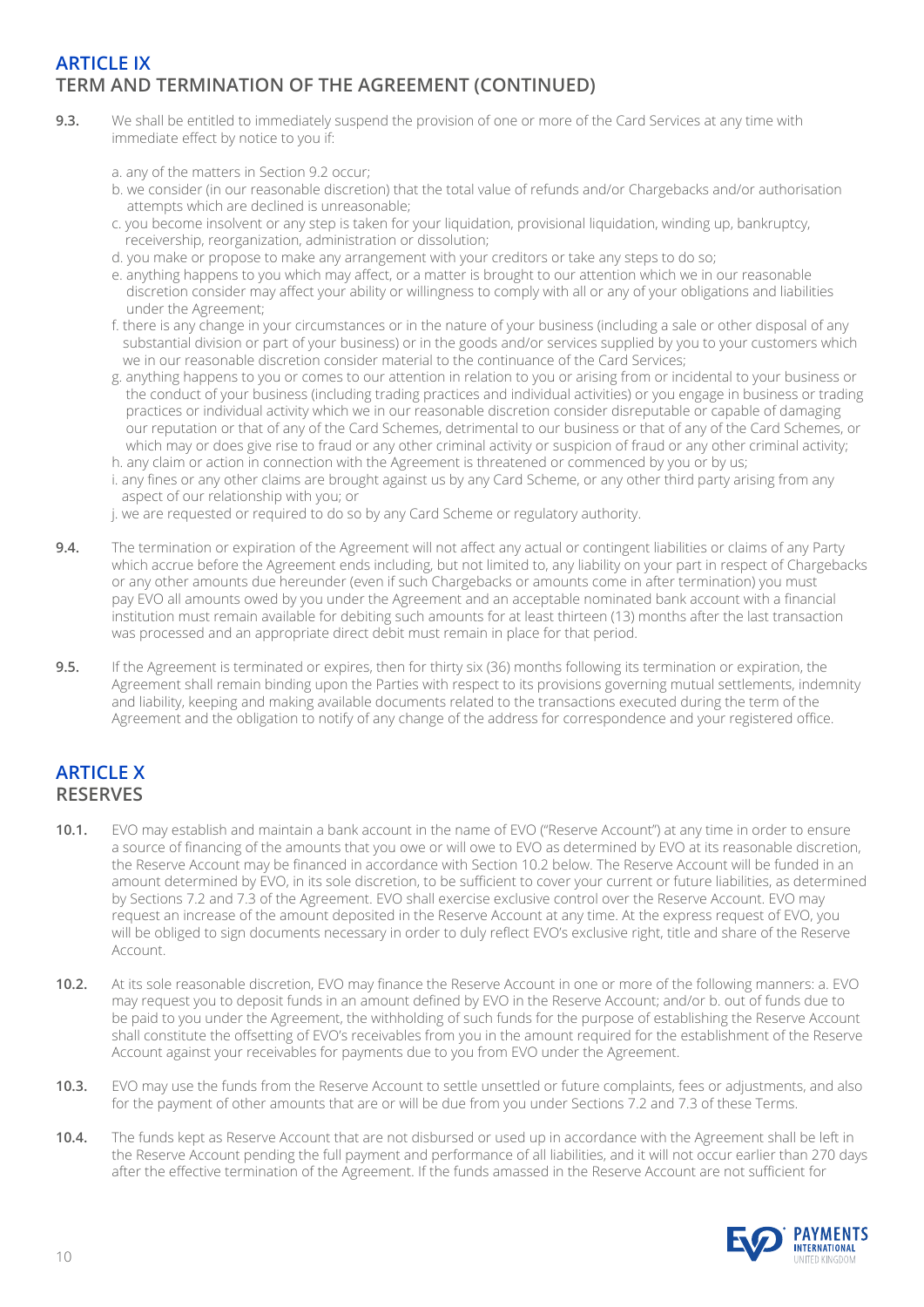# **ARTICLE X RESERVES (CONTINUED)**

 the full payment of the amounts that are or may ever become due under the Agreement, you will pay, on EVO's request, the amount then due under the Agreement, together with all the costs and expenses incurred by EVO to collect the receivables, including legal fees.

**10.5.** Upon the full satisfaction and performance of all of your liabilities, any amounts left in the Reserve Account shall be transferred to your Account, subject to the provisions of the Agreement and the binding provisions of the law.

# **ARTICLE XI NOTICE**

- **11.1.** Subject to Section 11.2 below, any notices and communication in connection with the Agreement shall be in writing and in English language and shall be deemed duly delivered if sent by mail, messenger service, by e-mail or delivered by hand to the applicable address set forth on your Customer Summary.
- **11.2.** Any termination of the Agreement shall be in writing, otherwise being null and void, and shall be deemed properly made and delivered to the Party if sent by mail, messenger service or delivered by hand to the addresses specified in Section 11.1 hereinabove.

# **ARTICLE XII DYNAMIC CURRENCY CONVERSION**

- **12.1.** Where you have been approved for dynamic currency conversion as specified on your Customer Summary, the provisions set forth in this Article XII shall apply.
- **12.2.** You confirm that you will not hold EVO liable for any losses which may occur as a result of your processing any dynamic currency conversion transaction (including but not limited to losses arising due to currency conversion rates).
- **12.3.** You confirm that you understand that Card Scheme Rules require that your customers must:
	- a. always be advised before a transaction is completed as a dynamic currency conversion transaction in a currency other than the currency of the country in which the sale is being carried out; and
	- b. be given the option of having a transaction completed in the currency of the country in which the sale is taking place.
- **12.4.** You agree that you will be liable for any Card Scheme fines arising from infringements of Card Scheme Rules resulting from the use of dynamic currency conversion processing.
- **12.5.** Where a transaction is to be completed as a dynamic currency conversion transaction you provide to your customer information about any fees or charges that are payable because the transaction is taking place in the other currency and the exchange rate to be used.

# **ARTICLE XIII GENERAL**

- 13.1. You agree that EVO may transfer or assign any of its rights or obligations under the Agreement without notice to you to someone who it reasonably considers capable of performing the obligations under the Agreement and who has the appropriate regulatory licenses or authorisations, and provided that the transferee agrees that it will perform such obligations. Your rights and obligations hereunder may not be assigned to any third party without prior written consent of EVO; any other assignment or transfer by you shall be null and void.
- **13.2.** You undertake to keep trade secrets, proprietary information or other confidential information or items of EVO, of which you obtain knowledge of or access to as a result of your relationship with EVO pursuant to the Agreement, including the terms and conditions of the Agreement, confidential for the term of the Agreement and after its termination or expiration.
- **13.3.** You warrant that no bank, acquirer or Card Scheme has terminated any agreement on acceptance of Cards with you with immediate effect.

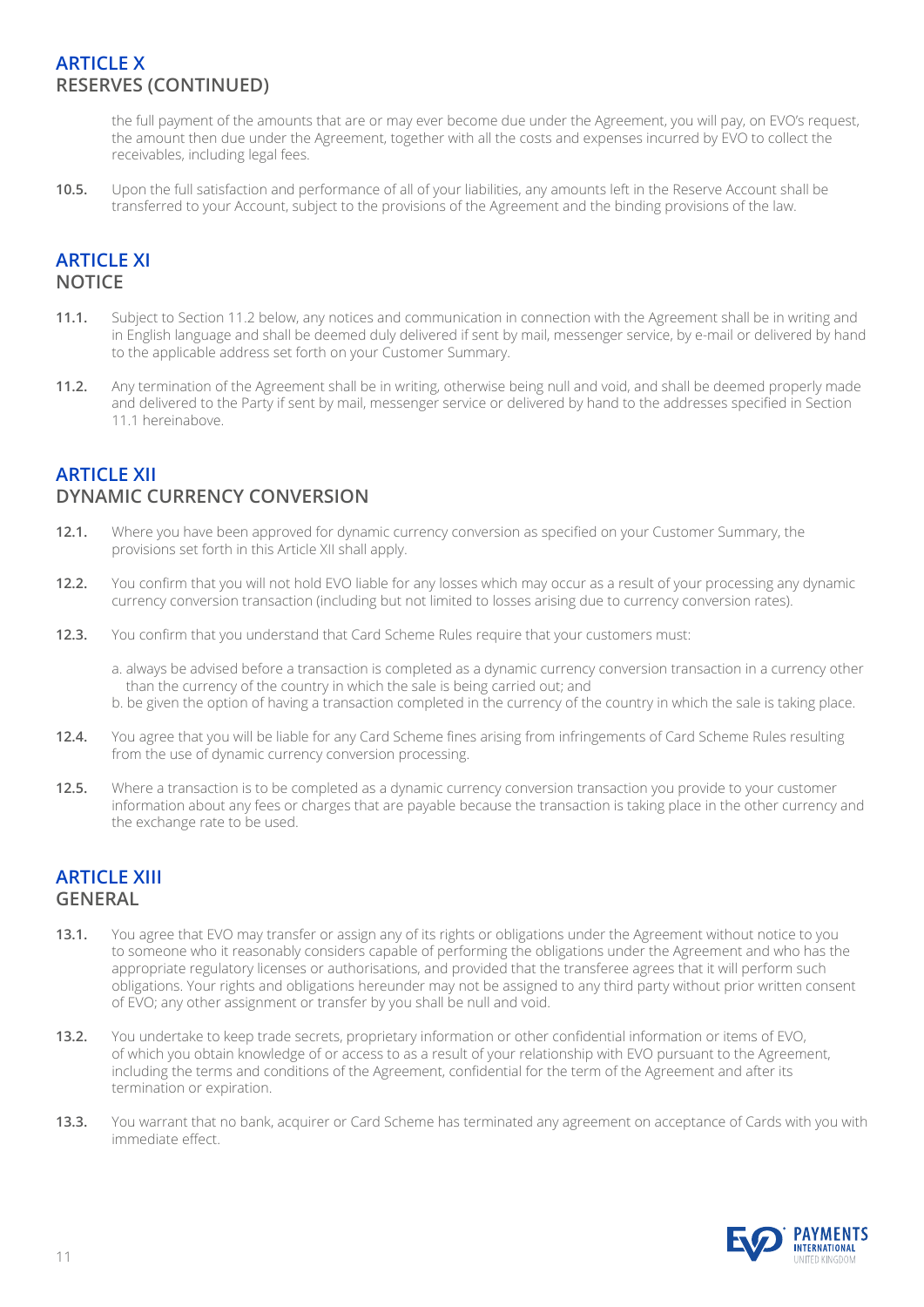# **ARTICLE XIII GENERAL (CONTINUED)**

- 13.4. You undertake to notify EVO in writing of any changes regarding your business activity that may have an influence on services rendered by EVO, in particular of any change in the bank account, address, name, core business activity, type of goods/services sold, etc. In the absence of such notice, any correspondence sent by EVO to your previous address shall be deemed delivered and effective and any payments made to the previous bank account shall result in the release of EVO from liability.
- **13.5.** You shall be obliged to adhere to the security procedures specified in the Customer Operating Instructions, including the compliance with the Data Security Standards requirements and, in particular, not to make any data of the Cards and information of its holder available to unauthorised persons as well as not to allow for any improper use or copying of Cards.
- **13.6.** If you fail to adhere to the security procedures and the requirements of the Data Security Standards referred to in the Agreement and the Customer Operating Instructions, you undertake to cover any costs (including penalties and compensation) imposed in respect of the same upon EVO by the Card Scheme. you shall also be liable towards EVO in case of occurrence of a data security breach or compromise despite compliance with the Data Security Standards requirements by you and, in particular, you shall have an obligation to cover any costs (including penalties and compensation) imposed on EVO by the Card Schemes. In such a case, the provisions of Section 7.2 shall apply accordingly.
- **13.7.** EVO shall be entitled to amend any part of the Agreement. Amendments to the Agreement shall be binding upon you as of the date specified in a notice by EVO of such amendments which notice will be provided at least two months before the proposed date of effect of the amendment/addition. If you do not consent to the amendment, you shall have the right to terminate the Agreement prior to the date specified in the notice as the effective date of the amendment. The existing terms and conditions of the Agreement or the terms and conditions specified in the notice of amendment delivered to you, if such amendment already came into force, shall continue in full force and effect until termination of the Agreement. In case you do not consent to the amendment to the Agreement, you have a right to report your objection in written form, before the amendment becomes effective, as indicated in the notice received.
- **13.8.** EVO may request you to deliver copies of financial documents, in particular the financial statements with notes thereto or, if you are not required to prepare financial statements, then copies of other financial documents.
- **13.9.** EVO reserves the right to introduce the requirement of an additional verification of the person paying with the use of a Card, in line with your technical and organizational capabilities.
- **13.10.** In accordance with Article 30 of the European Parliament and Council Directive 2007/64 on November 13, 2007 and Regulation 42 of the EC (Payment Services) Regulations 2009, the Parties agree that Part 4 of the Regulation 42 of the EC (Payment Services) Regulations 2009 will not apply if you are not a consumer. Notwithstanding representations made above, should you qualify as a consumer EVO will accept notifications made in accordance with such status in line with the notice provisions set out herein, however, if you commence or continue to present transactions to EVO for processing after the effective date of these terms then you shall be deemed to have accepted same.
- **13.11.** Any dispute shall be resolved by the courts of London and, the Agreement is governed by the laws of England.
- **13.12.** If any provision of the Agreement appears to be invalid, the remaining provisions of the Agreement shall continue in full force and effect, unless the circumstances warrant that in the absence of such invalid provisions the Agreement would not have been entered into.
- **13.13.** EVO is committed to providing an excellent customer experience; however, if you feel that we have not met your expectations, we would like to know. If you are not satisfied with any aspect of our service, please contact us by telephone at 0800 0853870. Our lines are open 24 hours a day, 7 days a week. Alternatively, write to us at EVO Payments International, Customer Support, Adelphi Plaza, Georges Street Upper, Dún Laoghaire, Co. Dublin, Ireland or send an email to uksupport@evopayments.com. If we can't resolve the matter to your satisfaction informally we will send you a written acknowledgement within 5 business days of having received your complaint. You will be provided with one point of contact to handle any questions you may have, and we will ensure that you receive a full written response. Our aim is to resolve your concerns and respond to you as soon as possible and no later than 15 business days of first receiving your complaint. If, for reasons beyond our control, we are unable to issue a final response to you within 15 business days we will write to you to keep you updated, clearly outlining the reason for our delay and we will set out the timeline by which you will receive a full response. This deadline will be no longer than 35 business days from the receipt of your initial complaint. If we are unable to provide a response we will let you know the reason for the delay and will inform you of your right to refer the complaint to the Financial Ombudsman Service. You may also refer the complaint to the FOS in the event you are not satisfied with our response. Please note that the FOS will only become involved after we